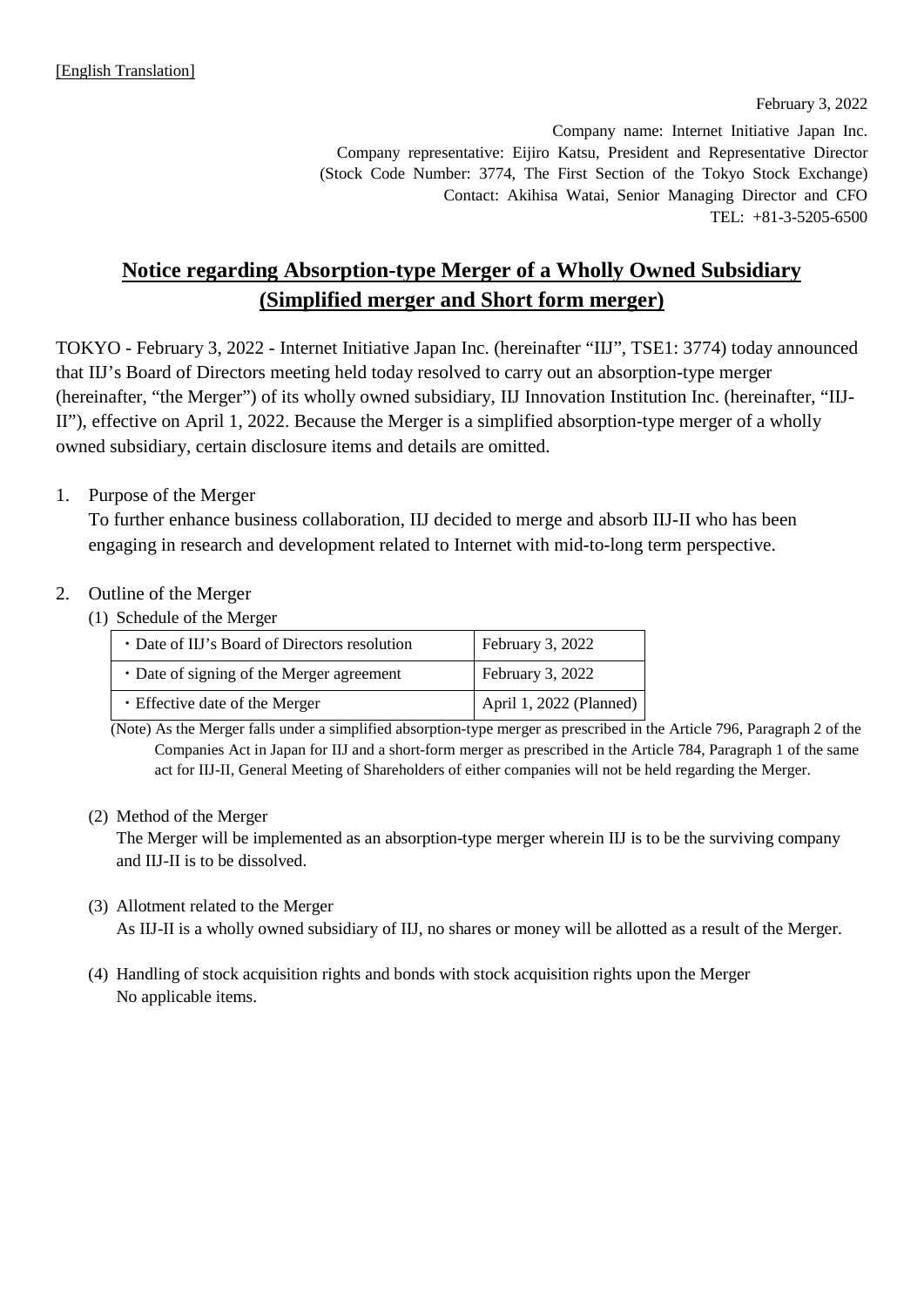|  | 3. Overview of the companies involved in the Merger (¥ is an abbreviation for Japanese Yen) |  |  |  |  |  |
|--|---------------------------------------------------------------------------------------------|--|--|--|--|--|
|--|---------------------------------------------------------------------------------------------|--|--|--|--|--|

|    |                                           | Surviving company                  | Dissolved company                      |  |
|----|-------------------------------------------|------------------------------------|----------------------------------------|--|
| 1. | Trade name                                | Internet Initiative Japan Inc.     | IIJ Innovation Institute Inc.          |  |
| 2. | Address                                   | Iidabashi Grand Bloom, 2-10-2      | Iidabashi Grand Bloom, 2-10-2          |  |
|    |                                           | Fujimi, Chiyoda-ku, Tokyo          | Fujimi, Chiyoda-ku, Tokyo              |  |
| 3. | Name and title of representative          | Representative Director and        | Representative Director and            |  |
|    |                                           | President, Eijiro Katsu            | President, Toshiya Asaba               |  |
| 4. | Nature of business                        | Provision of Internet connectivity | Mainly research and development        |  |
|    |                                           | and WAN service, network-related   | of fundamental technologies of         |  |
|    |                                           | services, network systems          | Internet                               |  |
|    |                                           | construction, operation and        |                                        |  |
|    |                                           | maintenance, development and sales |                                        |  |
|    |                                           | of tele communication equipment    |                                        |  |
| 5. | Share capital                             | ¥25,531 million                    | ¥75 million                            |  |
| 6. | Founded                                   | December 3, 1992                   | June 10, 2008                          |  |
| 7. | Number of shares issued                   | 93,469,200 shares                  | 1,500 shares                           |  |
| 8. | Fiscal year end                           | March 31                           | March 31                               |  |
| 9. | Major shareholders and                    | Nippon Telegraph and Telephone     | Internet Initiative Japan Inc.<br>100% |  |
|    | shareholding ratios                       | Corporation<br>22.4%               |                                        |  |
|    | (As of September, 30, 2021)               | The Master Trust Bank of Japan,    |                                        |  |
|    |                                           | Ltd. (Trust account)<br>8.4%       |                                        |  |
|    | 10. Financial position and results of     |                                    |                                        |  |
|    | operations for the most recent            |                                    |                                        |  |
|    | fiscal year                               |                                    |                                        |  |
|    |                                           | Fiscal year ended March 31, 2021   | Fiscal year ended March 31, 2021       |  |
|    |                                           | (Consolidated, IFRS)               | (Standalone, Japanese GAAP)            |  |
|    | Equity attributable to owners of          |                                    |                                        |  |
|    | the parent or Net assets                  | ¥89,956 million                    | ¥201 million                           |  |
|    | <b>Total assets</b>                       | ¥220,777 million                   | ¥265million                            |  |
|    | Owner's equity per share or               | ¥997.24                            | ¥134,298.20                            |  |
|    | Book value per share                      |                                    |                                        |  |
|    | ¥213,002 million<br>Revenues or Net sales |                                    | ¥412 million                           |  |
|    | Operating profit or Operating             | ¥14,248 million                    | ¥65 million                            |  |
|    | income                                    |                                    |                                        |  |
|    | Profit attributable to owners of          | ¥9,712 million                     | ¥42 million                            |  |
|    | the parent or Net income                  |                                    |                                        |  |
|    | Basic earnings per share                  | ¥107.67                            | ¥28,183.43                             |  |

# 4. Status after the Merger

There will be no changes in trade name, address, name and title of representative, nature of business, share capital, or fiscal year end of IIJ.

# 5. Forecasts

Since this is a merger of a wholly owned subsidiary of IIJ, the effect of the Merger on IIJ's consolidated financial results is immaterial.